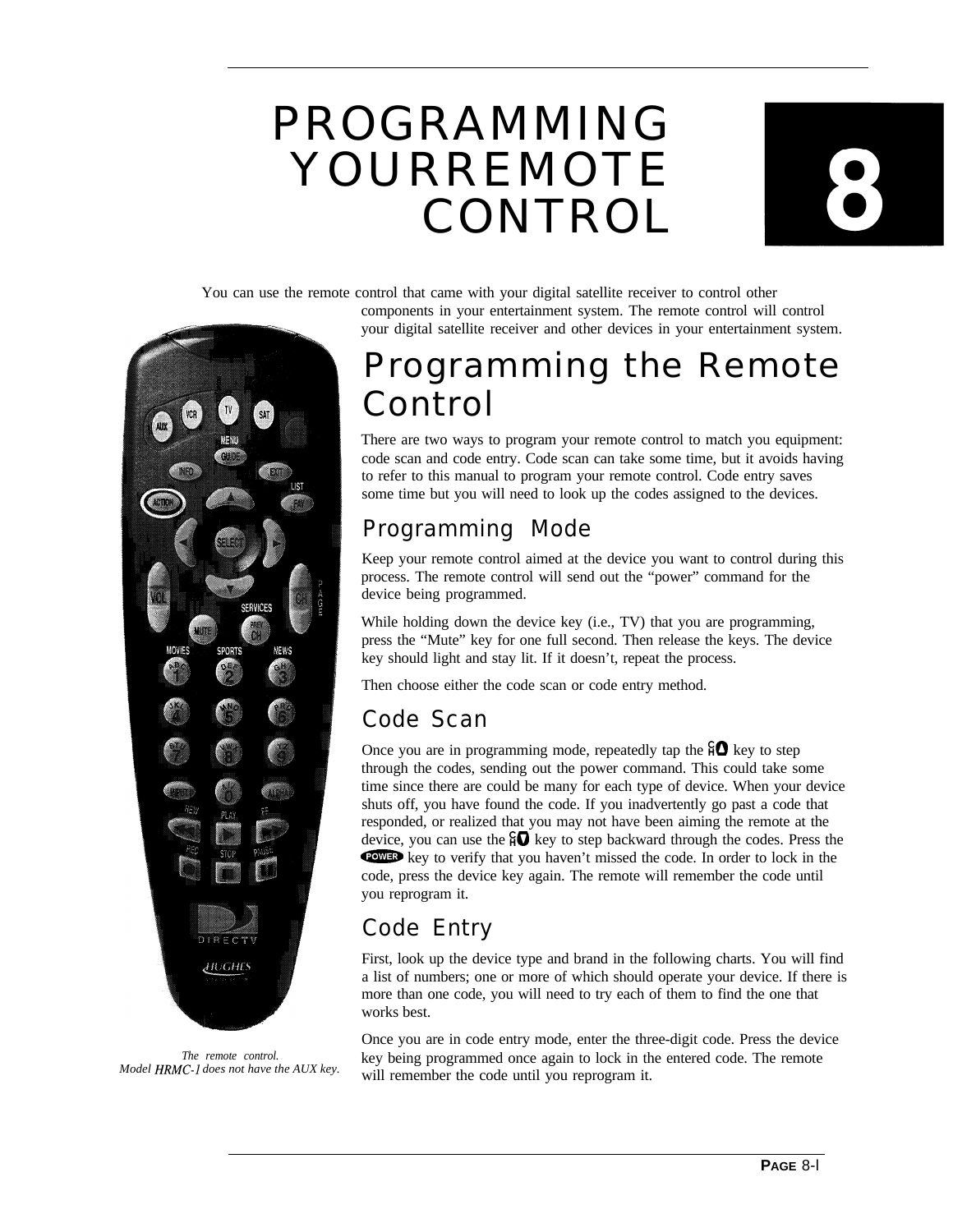Test if the entered code matches your device by pressing the COWED key. If the device works, you're all set. Otherwise, repeat the process using the next code for your brand or try the code scan procedure.

| <b>TELEVISION</b>    | <b>CODE NUMBER</b>                            |
|----------------------|-----------------------------------------------|
| Admiral              | 072 081 160 161                               |
| A Mark               | 112 143                                       |
| Akai                 | 070 146                                       |
| Amstrad              | 052                                           |
| Anam                 | 043 054 056 080112131                         |
| AOC                  | 070 004 058 112                               |
| Audiovox             | 076 120                                       |
| Blaupunkt            | 088                                           |
| Bruette              | 572                                           |
| Candle               | 070 002 003 004                               |
| Capehart             | 058                                           |
| Cetronic             | 043                                           |
| Citizen              | 070002003004043101                            |
|                      | 103 143                                       |
| Classic              | 043                                           |
| Concerto             | 004                                           |
| Contec               | 043 050 051                                   |
| Coronado             | 143                                           |
| Craig                | 043 054 191                                   |
| Crown                | 043 143                                       |
| <b>Curtis Mathes</b> | 070 101 143 004                               |
| CXC                  | 043                                           |
| Daewoo               | 076 103 004 016 043 114                       |
|                      | 120 127 143 128 136 192                       |
|                      | 044                                           |
| <b>Daytron</b>       | 004 143                                       |
| Dynasty              | 043                                           |
| Dynatech             | 062                                           |
| Electrohome          | 024 076 120 143                               |
| Emerson              | 004 005 028 043047048                         |
|                      | 050051 076120143151                           |
|                      | 153154155070096191                            |
| Fisher               | 007 057                                       |
| Funal                | 028 043                                       |
| Futuretech           | 043                                           |
| GE                   | 160 165 161 070 008 009<br>034056073074130155 |
|                      | 167 004 145                                   |
| Goldstar             | 004 106 110 112 119 127                       |
|                      | 143 193                                       |
| Hall Mark            | 004                                           |
| Hitachi              | 011 004 009 010 012 023                       |
|                      | 075 143 007 072                               |
| Infinity             | 164                                           |
| <b>JBL</b>           | 164                                           |
| <b>JCPenny</b>       | 070 004 008 009030065                         |
|                      | 101 160 024 143 156                           |
| Jensen               | 1013                                          |
| <b>JVC</b>           | 038 001 083 034                               |
| KEC                  | 043                                           |
| Kenwood              | 070 001                                       |
| Klos                 | 002 059                                       |
| KMC                  | 143                                           |
| <b>KTV</b>           | 043 143 154 070                               |
| Kuehn                | 722                                           |
| Lodgenet             | 072                                           |
| Logik                | 072                                           |
| Lauxman              | 004                                           |
| LXI                  | 007 015 052 081 160                           |
| Magnavox             | 164 059 070 003004060                         |
|                      | 061 063 064 022 094 127                       |
|                      | 160                                           |
| Marantz              | 070 164                                       |
| Matsui               | 164.                                          |
| Memorex              | 004 007 072                                   |
| Metz                 | 088                                           |
| MGA                  | 024070004024028042                            |
| <b>Minerva</b>       | 088                                           |
| <b>Mitsubishi</b>    | 024 004 040 042028146                         |
| MTC                  | 070 004 062<br>101                            |

| <b>TELEVISION</b>     | <b>CODE NUMBER</b>                     |
|-----------------------|----------------------------------------|
| <b>NAD</b>            | 015 025                                |
| <b>NEC</b>            | 070 040 016 056 024 130                |
| Nikei                 | 134 019 004                            |
| Onking                | 043<br>043                             |
| Onwa                  | 043                                    |
| Optonica              | 019 081                                |
| Panasonic             | 034 080 056 164                        |
| Philco                | 164 070 003 059 060 064                |
|                       | 004 056 063 024                        |
| Philips               | 164 093 038 005 059 127                |
|                       | 070 003 004                            |
| Pioneer<br>Portland   | 025 070 004 018 023 190<br>004 143 065 |
| Proscan               | 160 161 167 145 065                    |
| Proton                | 004 058 131 143 171 173                |
| Quasar                | 034 056 080 164                        |
| Radio Shack           | 004 019 043 127 143                    |
| <b>RCA</b>            | 160 161 156 165 065 070                |
|                       | 004 023 024 056 074 152                |
|                       | 167 145                                |
| Realistic             | 007 019 043 047                        |
| Runco<br>Sampo        | 072 130<br>070 004 058                 |
| Samsung               | 101 004 050 089 105 160                |
|                       | 127 143 133                            |
| Sanyo                 | 007 020 053 057 082                    |
| Scott                 | 004 028 043 048 143                    |
| Sears                 | 015 030 028 094 004 007                |
|                       | 057 082 143 160 167                    |
| Sharp                 | 081 004 014 019 022 028                |
|                       | 143 029                                |
| Siemens<br>Signature  | 088<br>072                             |
| Sony                  | 001 085 126 166 079                    |
| Soundesign            | 028 003 004 043                        |
| Spectricon            | 112                                    |
| SSS                   | 004 043                                |
| Supre Macy            | 002                                    |
| Sylvania              | 070 003 059 060 063 064                |
|                       | 127 160 164 044                        |
| Sylvester             | 917                                    |
| Symphonics<br>Tandy   | 194 052<br>081                         |
| Tatung                | 056 062                                |
| Technics              | 034 080                                |
| Techwood              | 004                                    |
| Teknika               | 002 003 004 024 028 043                |
|                       | 072 101 143                            |
| Telerent              | 072                                    |
| Tera                  | 173                                    |
| Tmk<br>Toshiba        | 004                                    |
| Universal             | 015 030 007 040 062 101<br>008 009     |
| <b>Video Concepts</b> | 146                                    |
| Vidtech               | 004                                    |
| Wards                 | 004 019 064 008 009 028                |
|                       | 060 061 063 072 074 143                |
|                       | 164 165                                |
| <b>Westing House</b>  | 076 120                                |
| Yamaha<br>York        | 070 004                                |
| Yupiteru              | 004<br>043                             |
| Zenith                | 072 073 095 103                        |
| Zonda                 | 112                                    |
|                       |                                        |
| <b>VCR</b>            | <b>CODE NUMBER</b>                     |
| Aiwa                  | 034                                    |
| Akai                  | 016 043 046 124 125 142                |
|                       | 146                                    |

| VCR                      | <b>CODE NUMBER</b>                                 |
|--------------------------|----------------------------------------------------|
| Ampro                    | 072                                                |
| Anam                     | 031                                                |
| Audio Dynamics           | 012 023 039 043                                    |
| Brooksonic               | 035 037 044 129 152                                |
| Canon                    | 028 031                                            |
| Capehart                 | 108                                                |
| Craig                    | 003 040 135                                        |
| Curtis Mathes            | 031 041 156                                        |
| Deawoo                   | 117 119 005 116 007 010                            |
| Daytron                  | 065 108 110 112<br>108                             |
| Dimensia                 | 156                                                |
| <b>DBX</b>               | 012 023 039 043                                    |
| Dynatech                 | 034 053                                            |
| Electrohome              | 059                                                |
| Emerson                  | 306029035025027034                                 |
|                          | 336037046101<br>129131<br>138017031 044152157      |
|                          | 153                                                |
| Fisher                   | (303008009010                                      |
| Funai                    | (334)                                              |
| GE                       | (331 072144147063151                               |
|                          | 107 109 156 126                                    |
| Go Video                 | 040 132 136                                        |
| Goldstar                 | 101 123 012 013 114                                |
| Harman Kardon<br>Hitachi | 012 045<br>(104026034063137150                     |
|                          | 156                                                |
| Instantreplay            | 031                                                |
| <b>JCL</b>               | 031                                                |
| <b>JCPenny</b>           | 012 013 040 101 156 066                            |
| Jensen                   | 043                                                |
| <b>JVC</b>               | 048 050 043 130 060 012                            |
|                          | 031 150 055 158                                    |
| Kenwood                  | 014 034 047 048 023                                |
| Lloyd<br><b>LXI</b>      | 034<br>034 003 009 017                             |
| Magin                    | 040                                                |
| Magnavox                 | 067 031 034 041 068 154                            |
|                          | 160 064                                            |
| Marantz                  | 067069031067012023                                 |
| Marta                    | 101                                                |
| Matsui                   | 027 030                                            |
| MEI                      | 031                                                |
| Memorex                  | 102101 003010014031<br>(334053072139134            |
| <b>MGA</b>               | 045 046 059                                        |
| Minolta                  | 013 156                                            |
| Mitsubishi               | 059 061 046 051 142 013                            |
|                          | 045 162                                            |
| <b>MTC</b>               | 034 040                                            |
| Multitech                | 024 034                                            |
| NEC                      | 012 023 043 048 039                                |
| Nordmende                | 043                                                |
| Optonica<br>Panasonic    | 053 054<br>(170133031 066161                       |
| Pentax                   | ( > I3031063156                                    |
| Philco                   | ()31 034067                                        |
| Philips                  | ()31 067034101 054071                              |
| Pilot                    | 101                                                |
| Pioneer                  | 021 013 048                                        |
| Portland                 | 108                                                |
| Quartz                   | 002 014                                            |
| Quasar                   | 070 133 161 031 066                                |
| Radio Shack              | 123                                                |
| RCA                      | 107 109 144 147 151 013                            |
| Realistic                | 041 034 040 156 031 140<br>003 008 010 014 031 034 |
|                          | 040 053 054 101                                    |
| Rico                     | 058 078                                            |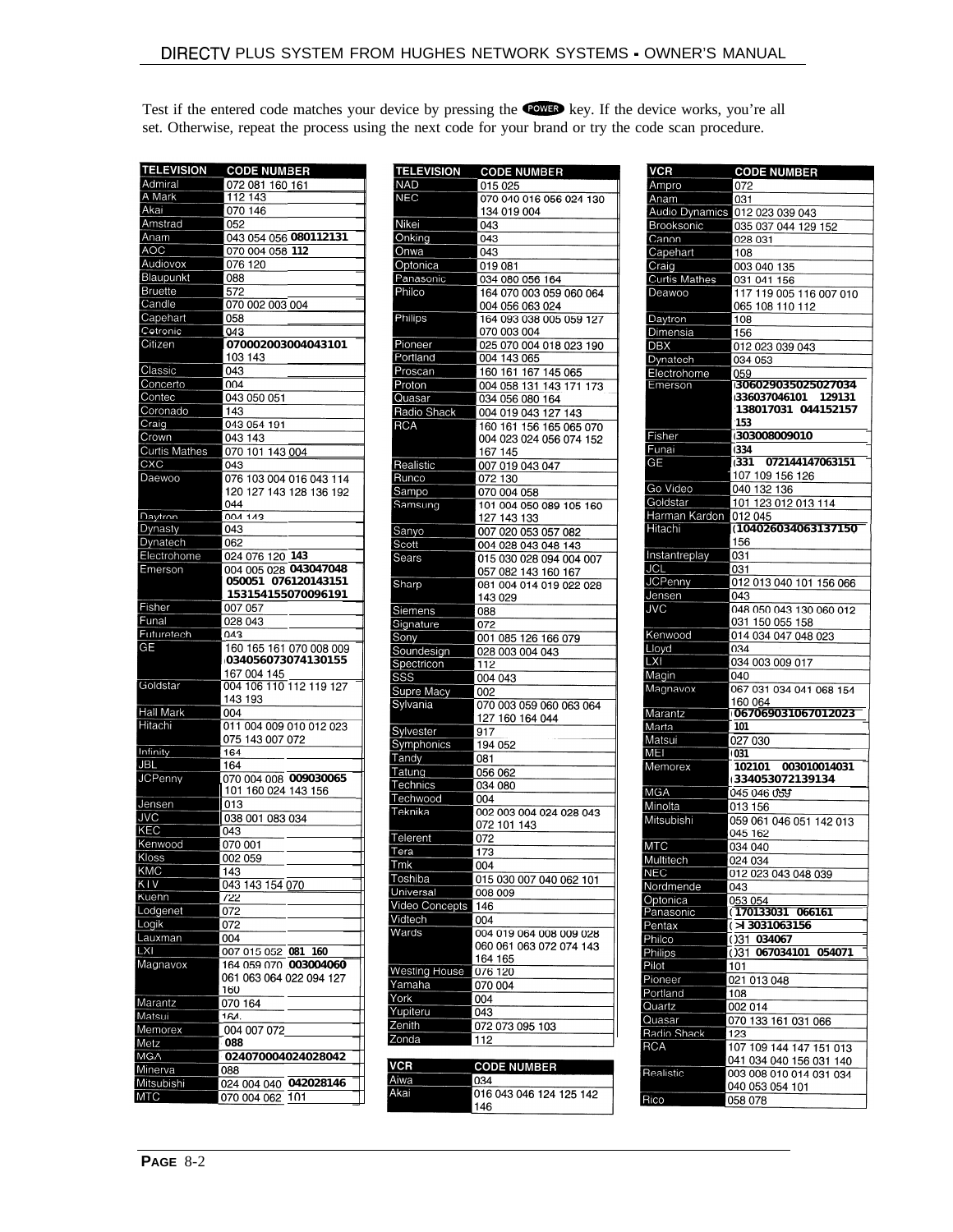| <b>VCR</b>     | <b>CODE NUMBER</b>      |
|----------------|-------------------------|
|                |                         |
| Salora         | 014                     |
| Samsung        | 102 040 032 104 107 109 |
|                | 112 113 115 120 122 125 |
|                | 159                     |
| Sansui         | 043 048 135 022         |
| Sanyo          | 003 010 102 007 014 134 |
| Scott          | 017 037 044 129 131 112 |
|                | 159                     |
| Sears          | 003 008 009 010 013 014 |
|                | 017 081 101             |
| Sharp          | 031 054 053             |
| Shintom        | 024                     |
| Signature      | 034                     |
| Sony           | 056 057 058 003 052 149 |
|                | 031 155                 |
| Soundesign     | 034                     |
| <b>STS</b>     | 013                     |
| Sylvania       | 031 059 034 067         |
| Symphonic      | 034                     |
| Tandy          | 010 034                 |
| Tatung         | 039 043 023             |
| Teac           | 034 039 043 023         |
| Technics       | 031 070                 |
| Teknika        | 031 019 034 101         |
| <b>TMK</b>     | 006                     |
| Toshiba        | 112 008 131 047 059 082 |
|                | 013042                  |
| Totevision     | 040101                  |
| Unitech        | 040                     |
| Vector         | 012                     |
| Research       |                         |
| Video Concepts | 012 046 034 141         |
| Videosonic     | 040                     |
| Wards          | 003 013 024 031 034040  |
|                | 053 054 017 131         |
| Yamaha         | 012 043 034 039         |
| Zenith         | 072 080 056 048 034 101 |
|                | 058                     |
|                |                         |

| Aux          | <b>CODE NUMBER</b> |
|--------------|--------------------|
| Audio Access | 095                |
| Adcom        | 146 149 227 244    |
| <b>Amc</b>   | 082 083 084        |
| Arcam        | 100                |

| Aux             | <b>CODE NUMBER</b>      |
|-----------------|-------------------------|
| Audio File      | 093 098                 |
| Audio Techinica | 221                     |
| Aiwa            | 111 114117156170199     |
|                 | 203 219 231 241 254     |
| Akal            | 181233                  |
| Anam            | 180                     |
| Bose            | 064 137 219             |
| <b>B&amp;K</b>  | 150 152                 |
| Carver          | 013 091 098 107 126 129 |
|                 | 160 163 164 220 245 249 |
| Casio           | 076                     |
| Clarion         | 151 169                 |
| Denon           | 101133191202208246      |
|                 | 247                     |
| Fnlightened     | 078153                  |
| Audio           |                         |
| Fisher          | 107 129 157 163 176     |
| Fosgate         | 113 228 248             |
| Audionics       |                         |
| GF              | 216123                  |
| Goldstar        | 110                     |
| Harman Kardon   | 073 195 248 249         |
| Haital          | 119                     |
| Hitachl         | 088                     |
| <b>JCPenny</b>  | 109 154 178             |
| Jesen           | 099                     |
| Jerrold         | 141                     |
| <b>JVC</b>      | 112 198 252             |
| Kenwood         | 096 104 119 125 148 151 |
|                 | 163171 173242           |
| Krell           | $\overline{223}$        |
| Lexicon         | 215 250                 |
| Luxman          | 066 071 120 134 205 206 |
|                 | 229                     |
| <b>LXI</b>      | 123 177                 |
| Magnavox        | 126 162 185 186 224 228 |
| Marantz         | 074 091 105 126 128 139 |
|                 | 155 162 164 186 232     |
| McIntosh        | 251                     |
| Mondial         | 069 070 077 225 226     |
| <b>IMCS</b>     | 108 178                 |
| Mitsubishi      | 253                     |
| Me <sub>2</sub> | <b>G13067</b>           |
| <b>NAD</b>      | 146                     |

| Aux          | <b>CODE NUMBER</b>      |
|--------------|-------------------------|
| Nakamichi    | 072 212 234 235         |
| <b>Niles</b> | 236                     |
| Onkyo        | 079 094 115 116 207 209 |
|              | 211 255                 |
| Optimus      | 121 125 140 181         |
| Panasonic    | 131 144 187 200         |
| Parasound    | 085 086 090             |
| Philips      | 136 186 126 197         |
| Pioneer      | 087 093 132 138 210 165 |
|              | 168 189 195 201 081 230 |
| Quasar       | 131 187                 |
| <b>RCA</b>   | 109 213 166             |
| Realistic    | 103 122 123 124 172 174 |
|              | 177 179 180 194         |
| Rotel        | 204 218 239             |
| Sansui       | 196 214 126 139 075 197 |
| Sanyo        | 157 129                 |
| Samsung      | 068                     |
| Scientific   | 142                     |
| Atlanta      |                         |
| Scott        | 180 190                 |
| Sharp        | 096 125 151 161 169 182 |
|              | 193                     |
| Sherwood     | 089 127                 |
| Sonv         | 097 117 147 183 200 253 |
|              | 237 238 188 192 080 063 |
|              | 243                     |
| Soundesign   | 135                     |
| Soundstream  | 197                     |
| SSI          | 130                     |
| Starcom      | 141                     |
| Symphonic    | 124                     |
| 3M           | 217                     |
| Teac         | 102 159 180 062         |
| Technics     | 131 143 184 145 187 200 |
|              | 202 208 165             |
| Toshiba      | 175                     |
| Wards        | 163                     |
| Yamaha       | 092 120 166 240 125 169 |
|              | 065 216                 |
| Zenith       | 222 061                 |
|              |                         |

## Using the Remote Control

Once your codes are entered, you are ready to start using your universal remote control. The device keys allow you to switch from one device to another. Some keys behave in a special way. They control one device while you are actually in another device mode. For instance, while in SATellite mode, pressing Volume +/- controls your TV's volume-not a digital satellite receiver volume. This is because the remote control knows that there is no volume control on the digital satellite receiver.

Advanced feature keys (i.e. $\left( \frac{1}{2}, \frac{1}{2}, \frac{1}{2} \right)$  are not supported for devices other than your digital Advanced feature keys (i.e.  $\frac{1}{200}$ ,  $\frac{1}{200}$ ) are not supported for devices other than your digital satellite receiver. For other devices, only the primary keys (i.e.  $\overline{10}$  and  $\overline{10}$ ,  $\overline{100}$ ) will func

- 
- <sup>0</sup> For RCA-brand devices, the device key (i.e., "TV" or "VCR") might be the "power on" key and For RCA-brand devices, the power off key.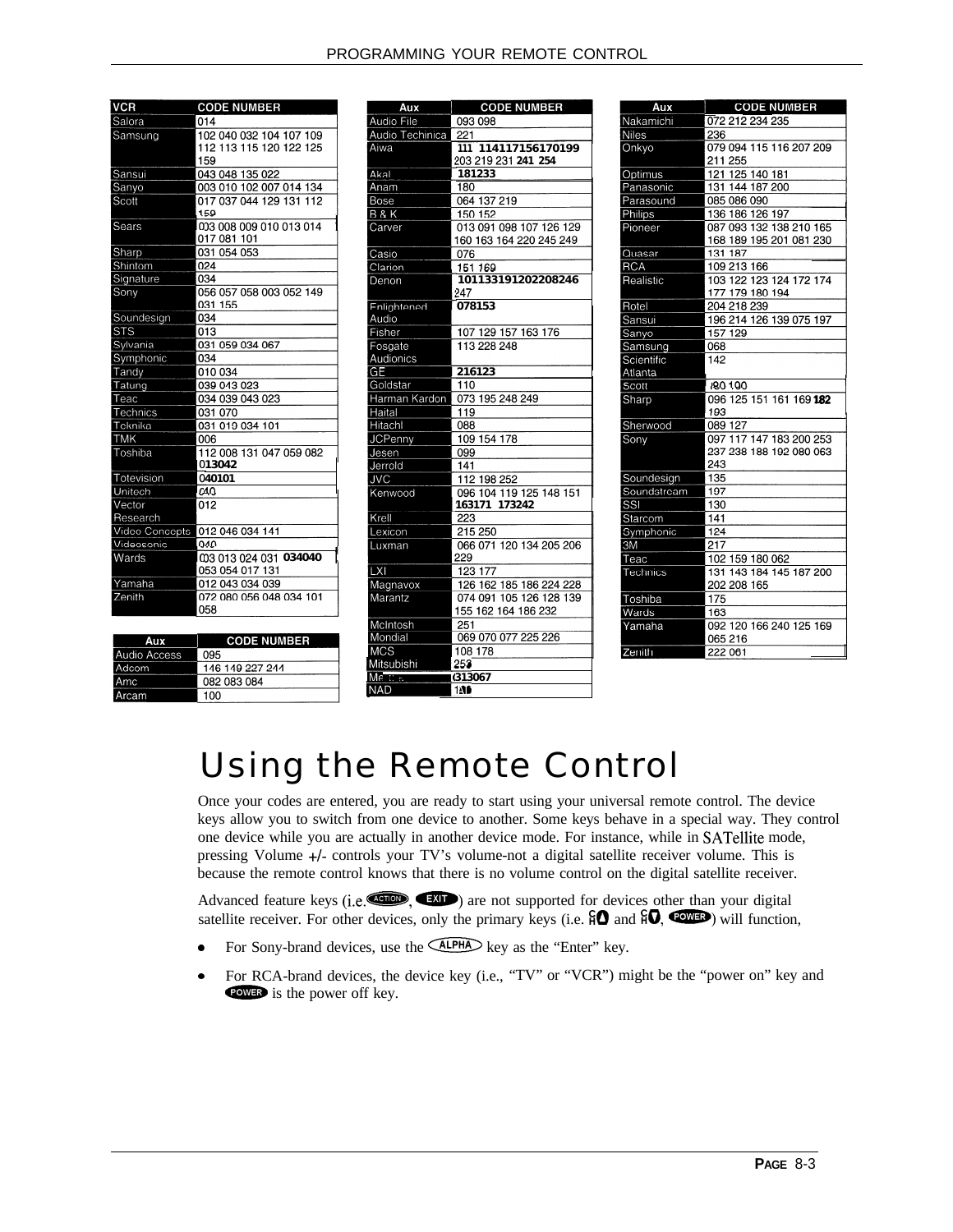#### Switching the Remote Control to Operate Additional Digital Satellite Receiver

Your remote control can be reprogrammed to operate additional digital satellite receivers. This may be necessary in situations where multiple digital satellite receivers are located in the same general area and can pick up signals intended for each other.

To switch the remote control, simply press and hold the  $\blacklozenge$  key while entering the receiver ID. The receiver ID can be 001 through 008. Do not forget the two zeros. Remember to access the **ADVANCED PREFERENCES** screen using the keys on the front of the digital satellite receiver to pair it with the remote control.

The other way to program your remote control to match you digital satellite receiver is to scan for the correct code.

- 1. Keep your remote control aimed at the device you want to control during this process. The remote control will send out the "power" command for the digital satellite receiver.
- 2. While holding down the SAT key, press the "Mute" key for one full second. Then release the keys. The SAT key should light and stay lit. If it doesn't, repeat the process.
- 3. Once you are in programming mode, repeatedly tap the  $\widehat{H} \Omega$  key to step through the codes, sending out the power command. This could take up to eight presses. When your digital satellite receiver shuts off, you have found the code.
- 4. Press the **WPB** key to verify that you haven't missed the code. In order to lock in the code, press the SAT key again.

The remote will remember the code until you reprogram it.

#### Identifying Codes that Have Been Stored

You can determine the codes that are stored in your remote control. This may be useful for reprogramming additional remote controls later on.

**1.** Press the device key and the "Mute" key simultaneously.

2. Press the w key and count the number of times the red light on the top of the remote control blinks. Each digit of the three-digit code is separated by a 3-second period the light is off. For example, if the code number is 021, the light will blink 10 times (for "O"), pause three seconds, blink twice, pause three seconds, and blink once.

#### Controlling Other Components Using the AUX Button

Some additional features are available when the remote control is in the AUX mode. These instructions apply exclusively to the universal remote control (HRMC-3).

#### **Volume Control in AUX Mode**

Note that when the remote control is in TV, VCR, or SAT mode, the volume keys control the sound volume for the television. When you're in AUX mode, if your auxiliary component has audio output, the volume keys control that component's sound volume. If your auxiliary component doesn't have audio output, you can program the volume button so that it continues to control the TV volume when your remote control is in AUX mode:

- **1.** Press the "AUX" key and the "Mute" key simultaneously.
- 2. Press the "Volume Up" key.

Once you perform these steps, whenever your remote control is in AUX mode the volume keys will control the television volume. In the event that you reprogram the "AUX" key to control a different